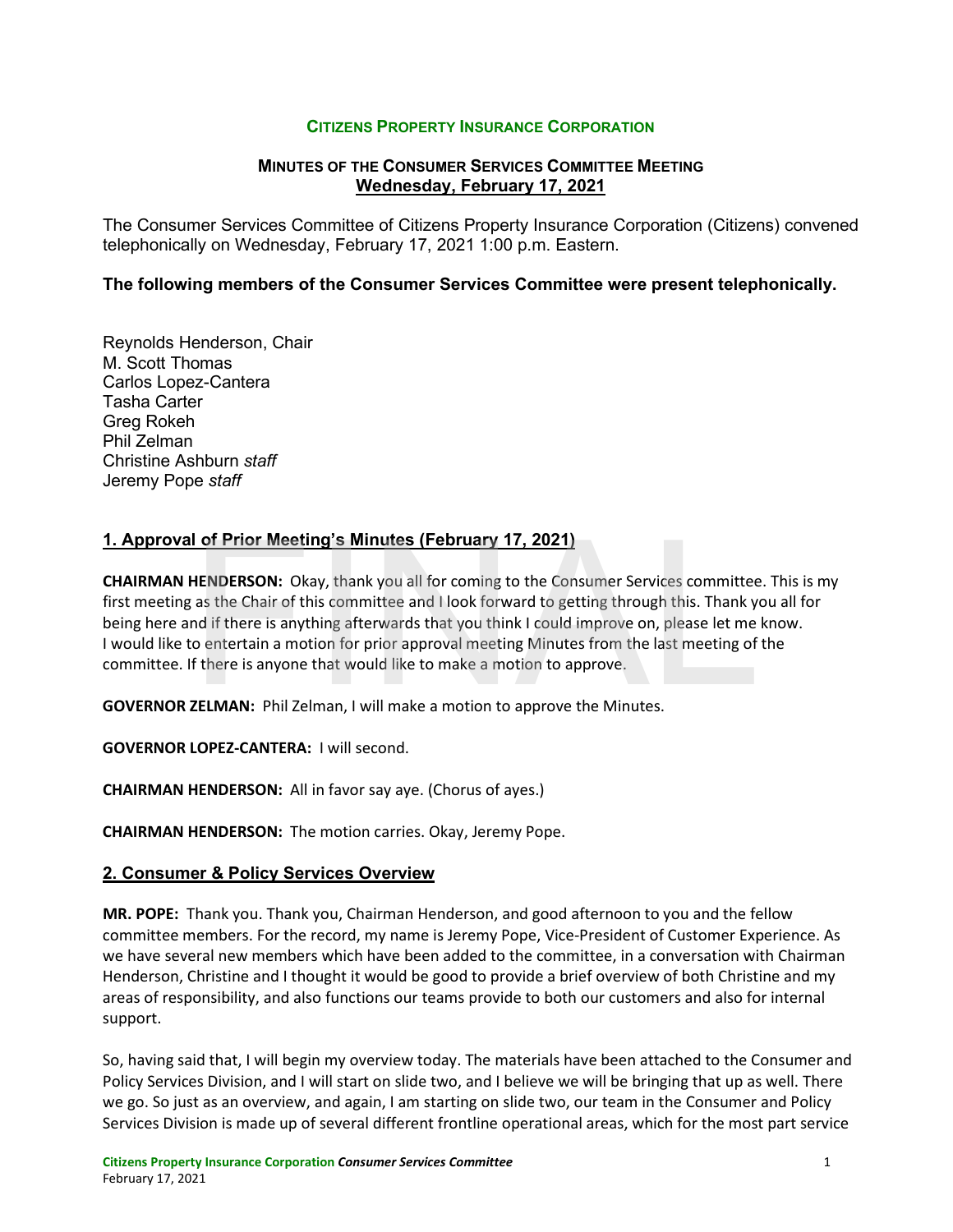our customers directly. The division is considered a centralized contact center hub for customer interactions, manage to cross various channels with the primary purpose of providing accurate and efficient support. I constantly personally remind staff who fulfill these roles across the division that they truly are the heartbeat of the organization and have a primary duty of being an advocate throughout all interactions and touch points for our consumer base.

I will jump into these operational areas a little deeper as we move into slide three. Now, one of the larger areas within the operation would be our call center. We brand that as the Customer Care Center. Our Customer Care Center services calls directly to support agents, policyholders, applicants and also mortgage companies.

In addition to general servicing needs the Customer Care Center also is the intake for our First Notice of Loss (FNOL) activity which triggers the initial claims process for the consumer. The Customer Care Center also directly supports the Florida Market Assistance Program, also known at FMAP, servicing general inquiries to help consumers find coverage in the private market where available. We have standard operating hours that are listed here, and you will also note that consumers can file a claim 24 hours a day, seven days a week if they have the need to do so.

And just for informational purposes, in 2020, the Customer Care Center serviced well over 615,000 calls, with an average wait time of 26 seconds. We have real time metrics that are always being looked at throughout the day ensuring that policyholders are taken care of and to ensure that we have the right staffing at the right time for our policyholders, and even agents. To help support the organization's need for a scalable model and to ensure that we have a great amount of flexibility within the operation, we do outsource a portion of our customer care calls also, which includes the FNOL intake.

I will move now on to slide four, which is our Voice of Customer Program. And some of you on the committee may remember, I went into a more in-depth overview of this program during the last committee. I will keep his high level. But essentially on slide four, let me make sure we get there, I think it froze up, let's see. No, it is there, it is showing and it is freezing up on my end. I apologize. The Voice of Customer Program is essentially a mechanism where we routinely solicit customer feedback, and that feedback helps us obviously find any type of operational issues and also anything that is specific to a policyholder that we can do to ensure that they are receiving the level of service that they should. the day ensuring that policyholders are taken care of and to ensure that we have the right time for our policyholders, and even agents. To help support the organization of and to ensure that we have a great amount of flexi

In 2020 we conducted over 13,000 surveys and we landed with an overall customer satisfaction score with Citizens of 87.8 percent, and that is up a little over a percent from the prior year. And over the past couple of years, we continue to see an increase with overall satisfaction from our policyholder base.

The two mechanisms in which we are servicing channels I should say that we solicit such feedback are when policyholders contact the Customer Care Center or when they file a claim and we solicit some feedback at the conclusion of their claim as appropriate.

I will move on to slide five now with a review of our Customer Correspondence Team. So, this is essentially our team that handles all written inquiries that come into the organization. Any type of complaint, whether it be executive level, legislative level, claim related, general complaints, they handle those as well, and escalations that require some type of expedited resolution as needed.

In 2020, the team handled over 14,000 service requests and that is directly from the consumer base. Those aren't complaints, but they are general inquiries also come in from a servicing perspective. That team is a very small team, but a very mighty team, and again, they are handling some of our most critical escalations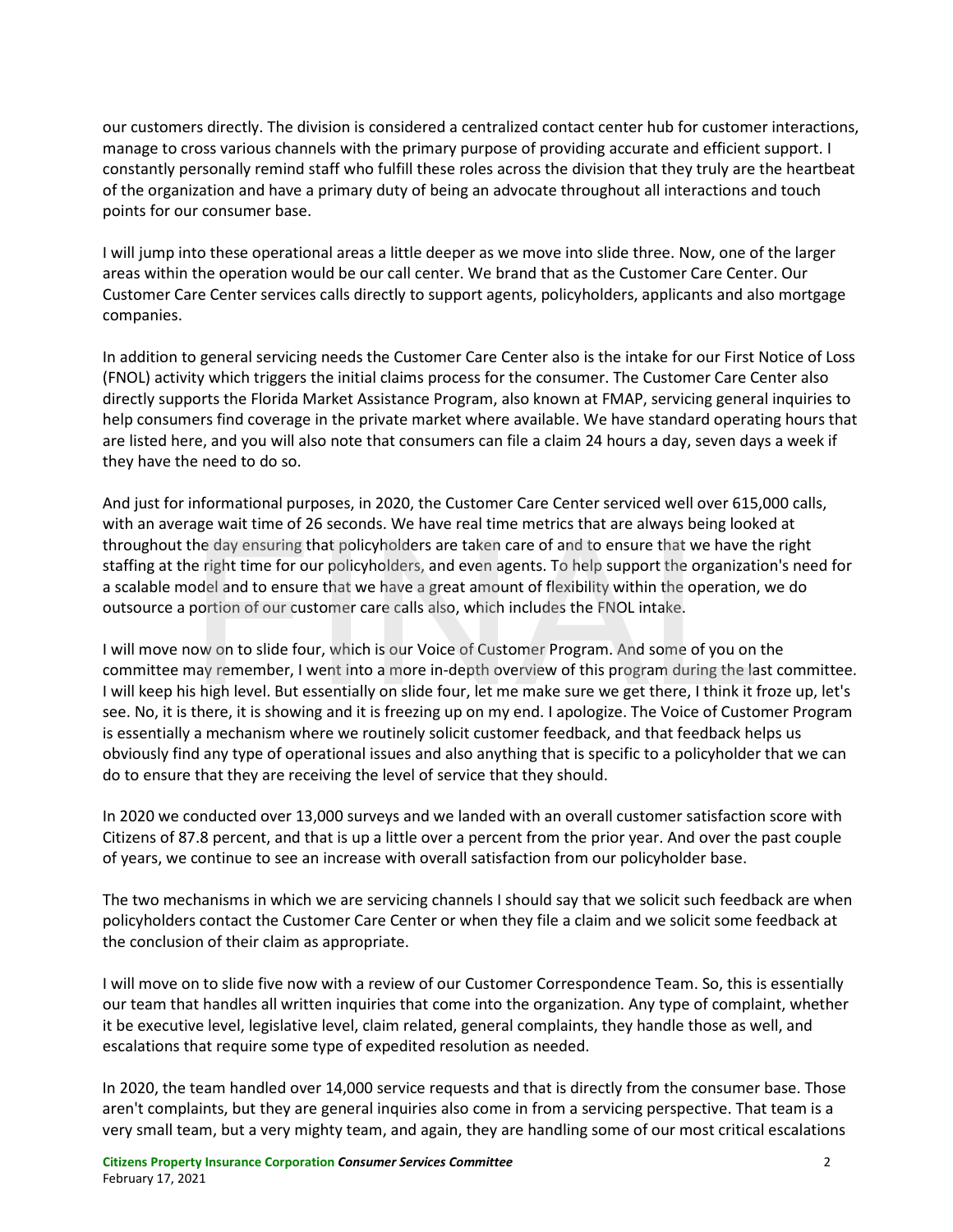at times when they come into the organization.

I will move on to slide six now with a quick review of our Policy Services Team. This operational group focuses on tasks, and really it is a back-office function if you will, and they really focus on operational tasks which include various what I would consider low risk endorsements and also data entry requests and tasks. The whole purpose of this group is to try to knock out some of that simplistic work if you will so it doesn't have to go to our underwriting team and they can focus more on the high-risk transactions that come in to support our consumers. In 2020, this team serviced over 272,000 tasks. That again provided support in some way, shape or form to our consumer on the front end.

I will move on to slide seven, which is just a high-level recap of our Citizens Insurance Services (CIS). This is our internal agency. We do have an agent of record that these policyholders are assigned to, and the way that these policies come into Citizens, for the most part it has to do with agent terminations. If we have any licensing issue for the agent and they're not able to find a home for that policy, if you will, CIS is considered a temporary holding spot, if you will, for us to ensure that throughout such a transition in the event that there is an agent that is terminated or suspended, that policyholder still receives the same level of service that they should.

There is no interruption of their service whatsoever. So, at times, you know, we will get that policy, we will serve it directly until that policy goes through either our depopulation process or upon renewal goes through the clearinghouse process to validate eligibility. A lot of times those policies go back out into the private market, if you will. That is a very small team as well, but I just wanted to make this committee aware that we do have that function within the Consumer and Policies Services Group as well.

I will move on to slide eight, and it is our Workforce Management Group, and this is really again another back-office function, and this group supports many, many various operational groups across the enterprise. They really help us ensure that we are creating accurate forecasts, we have appropriate staffing models to service our policyholders, both today and also in the future. We have both tactical and strategic models that help ensure that we have essentially the right staff at the right place, at the right time throughout the operation as needed. clearinghouse process to validate eligibility. A lot of times those policies go back of the set, if you will. That is a very small team as well, but I just wanted to make this com ave that function within the Consumer and

We have seasonality with our work at times and obviously any type of event, whether it be a catastrophe event, anytime we have letter campaigns or anything like that, we work really hard to make sure that the policyholders service is consistent. And again, we have the appropriate level of staff. This team does a lot of modeling for us in the back end and helps the various business units as appropriate be as efficient as possible within our operations as well.

And then slide nine, the last, not really area, but it's more of a function that we serve and are responsible within the Consumer and Policy Services Group, and this really has to do with our catastrophe deployment consumer response. And several of you have that been on committee for a while have seen updates with both of these functions, but our Catastrophe Response Center, our CRCs, this is essentially our mobile units when we go out into the field.

We put boots on the grounds after a catastrophe and we really, we set up shop, if you will, a mobile office to ensure that policyholders can show up, they can file a claim. They can potentially receive an additional living expense check on-site. They can ask questions and sit down with an adjuster if needed about an existing claim. So that is when we go out into the community following an event as needed. I will provide a more update usually around the June committee meetings we brief the committee on all of the efforts that have gone underway for a storm season, and I will be providing a more in-depth update at that time as far as all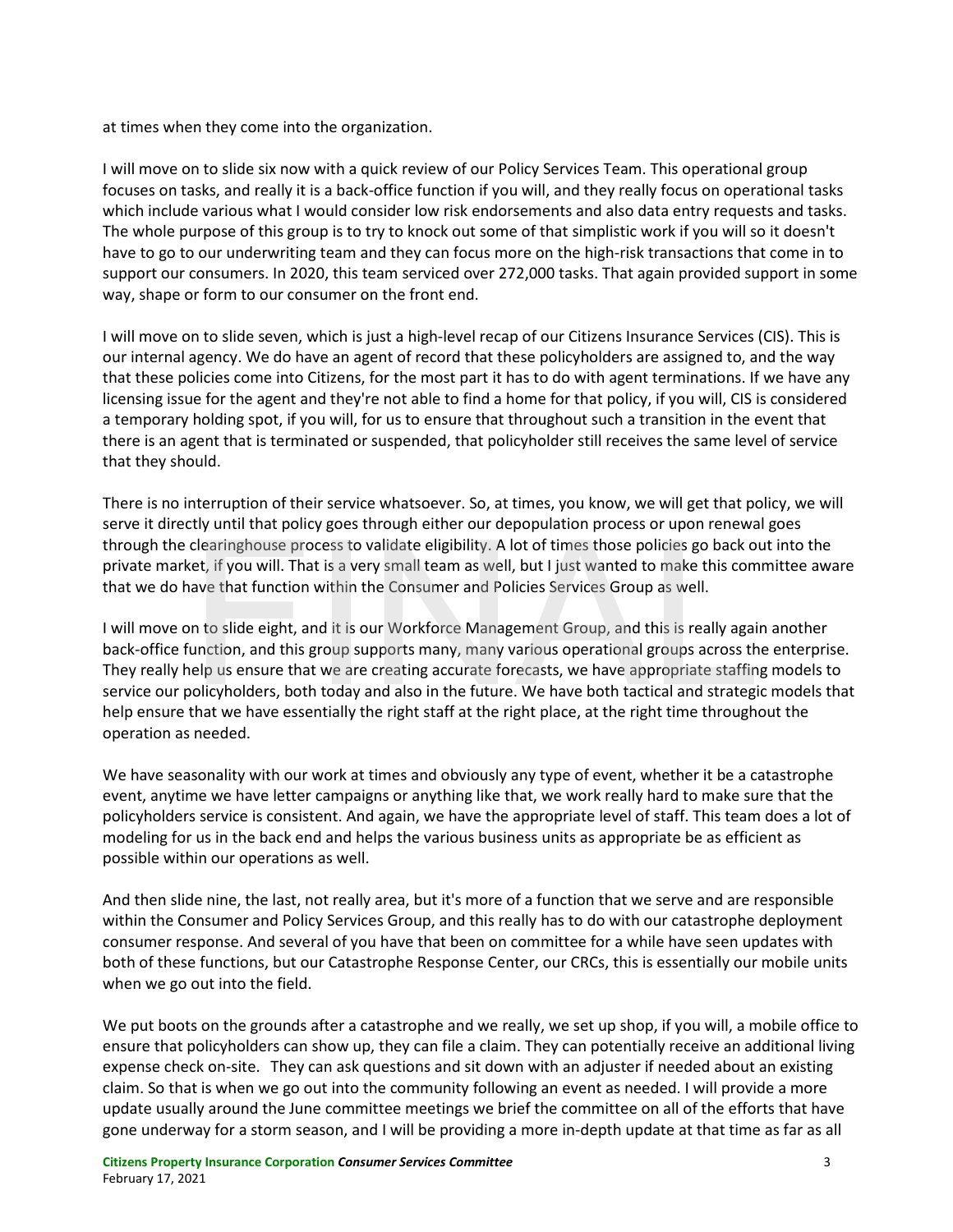the activities, because right now we are currently training staff to be able to support this function and also ensuring that we have everything buttoned up should and if we need to respond this year due to an event during storm season.

Another function within this realm, if you will, I mentioned the First Notice of Loss. This is a call center activity, but from a cat perspective when that occurs there is some massive ramp up, and we have partners that we are outsourced with that I mentioned previously as well, but at times we deploy teams across different sites throughout the country, because sometimes we have several hundred customer service representatives that we are having to ensure they are hired through our partners, and then more importantly, make sure that the quality of the staff and the training is adequate so they can be there to service our policyholders at the FNOL intake, and also be there for claim status calls as they come in as well. So that is a pretty massive effort and a lot of planning and stress tests that go on ahead of storm season just to ensure that we are prepared. And again, that will be included as part of my update in the next committee meeting as well just so the committee is aware of everything that we are doing to prepare this year for storm season.

That is my last slide. Just to make this committee aware, for 2021, the Consumer and Policy Services Group is partnering with several areas across the organization on consumer focus initiatives. We have several initiatives in the pipeline this year, but we are right now nailing down the dates for implementation. So, as we nail those down, I will be bringing forward updates to this committee, but a lot of them around selfservice initiatives to offer additional consumer choice on servicing mechanisms and platforms, and also help us with our scalability from a staffing perspective and to help reduce some of our operational costs where we can. So again, as we nail down some of those dates, we are in the process of doing that now, and once we firm those up, I will provide some more in-depth updates to this committee on some of those initiatives and what we are working on. Again, most of them are tied to self-service right now. tives to offer additional consumer choice on servicing mechanisms and platforms,<br>calability from a staffing perspective and to help reduce some of our operational c<br>gain, as we nail down some of those dates, we are in the

Chairman Henderson, that concludes my update at this point. I will be happy to answer any questions, and if there are none, I will turn it over to Christine.

**CHAIRMAN HENDERSON:** Excellent. Thank you, Jeremy. Does anybody have any questions for Jeremy? Okay, if there are no questions, I guess let's move on to Christine. Thank you, Jeremy.

**MR. POPE:** Thank you.

# **3. Communications & External Affairs Overview**

**MS. ASHBURN:** Good afternoon members of the committee. It is good to be with you even if we are still virtual, it is nice see your faces. Jennifer, if we could pull up the presentation, please. Thank you. So just to Jeremy's point we thought it would be a great idea with a new committee to walk through both Jeremy's and my area of operations. So, Communications, Legislative and External Affairs is my area of operations. Most specifically we call ourselves CLEA since it is a very long, long title.

If we can go to slide two. The major areas of responsibility are Media Relations, Social Media, Public Outreach and Education, the Internal and External Website, all of our Corporate Communications, Catastrophe Communications, Technical Communications which mostly are focused on our agency and agent partners and Legislative and Cabinet Affairs.

Next slide, please. So briefly Media Relations, Michael Peltier is our Media Relations Manager. For those of you who are new to the Board, you have not had the opportunity to meet him, but will hopefully at our live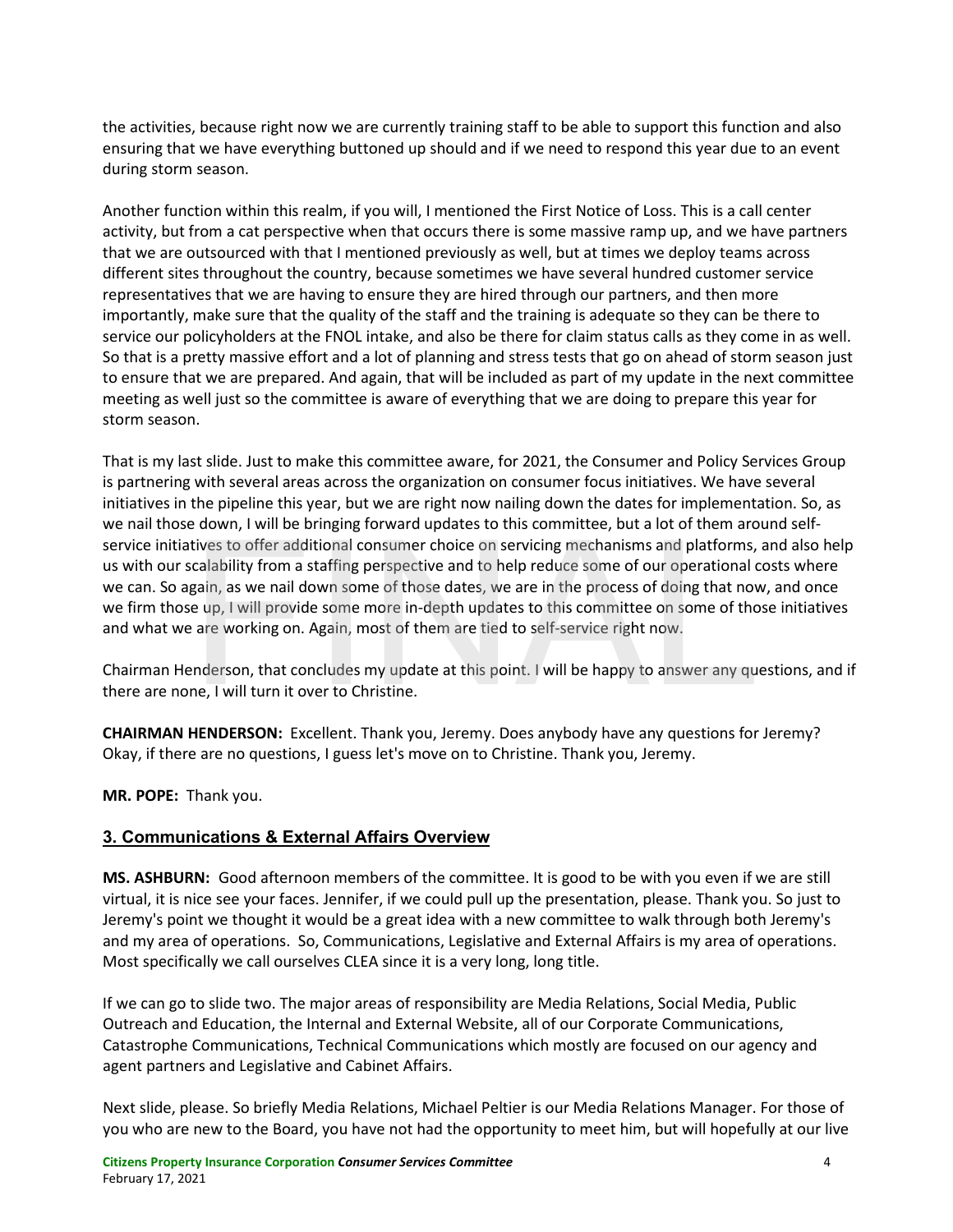meetings in the future. He is a veteran of the journalist world and the Capitol Press Corp. We hired him a while back. He is probably one of the best hires I think we have made. He understands the media in Florida and the dynamics of the politics of who we are and knows his way around the Capitol and the Capitol Press Corp. Most of it obviously we work, you know, on timely and accurate coverage of issues affecting Citizens, you know, promoting positive initiatives. If we have major policy changes, for example when we rolled out my Manage Repair Program, obviously keeping the press informed about what we are doing when we have rate increases, different consumer related items, or if there are major legislative changes that change our operations, obviously making sure we tell our own story with the media and explain what important information for consumers is. This is one avenue we use regularly to communicate.

Next slide. Social Media, new world that we live in, newer world. Our growing and expanded use of social media we started initially very gently as a governed entity really looking, focusing on initially our catastrophe response. That is the first year we rolled into social media, we really focused in those areas. We have published content via various channels. We use LinkedIn, now we partner with HR, try to do storm monitoring education, promote human interest stories about our employees and to promote events at Citizens, and again, also another education tool for changes, you know, huge obviously during storm season, but major initiatives. We also partner with industry groups, trusted sources to provide additional exposure for programs in efforts and emerging issues including Florida Public Radio Emergency Network, FAIA, LAAIA and various agent associations, conventions and events, cross promoting education information, really focused on education more than anything else in our social media realm.

Next slide, please. Public Outreach and Education. This is a critical function. We develop education informational materials to educate the public about property insurance, different programs, different coverage types. We do maintain the informational brochure library in both English and Spanish on our external website for download. We encourage agents, agencies, and other interested parties to request printed materials directly from Citizens. Last year alone we had 230,000 brochures distributed. The main topics last year were Manage Repair Program, both in the English and Spanish version, the Hurricane Preparedness Checklist Brochure and Hurricane Coverage: What You Need to Know. lease. Public Outreach and Education. This is a critical function. We develop educate<br>all materials to educate the public about property insurance, different programs, differs. We do maintain the informational brochure lib

So those are kind of the areas of interest that our agents, most of these are requested by agents, but we do have other entities that have requested information from us and we are happy to pull those together and send those out to anyone who request the information.

Next slide, please. The External Website is our gateway to our customers and our agents and our adjusters and take-out carriers and the public and we have lobbyist registration. It is a critical piece of how we communicate. It helps, it helps users find information easily. Educational contact about content, excuse me, about our products and programs. Hurricane preparedness and other publicly available information first so we have transparency, and obviously, making sure that we are transparent in everything that we do. We are responsible for the design, development, content administration, maintenance, and enhancements to the external website.

Next slide, please. Internal Website which is our employee focused website. It helps us enhance employee communication and collaboration with the online community, and I can't tell you how critical having this in place with COVID has been to keep our employees informed. We partner with in Human Resources on all kinds of information. Some fun stuff, pet photo contests. We have polls, but also it is a critical way for us to communicate with our employees on a regular basis becoming more critical as we moved to a virtual environment in March of last year. Again, we are responsible for design, development, maintenance and enhancements of the internal website.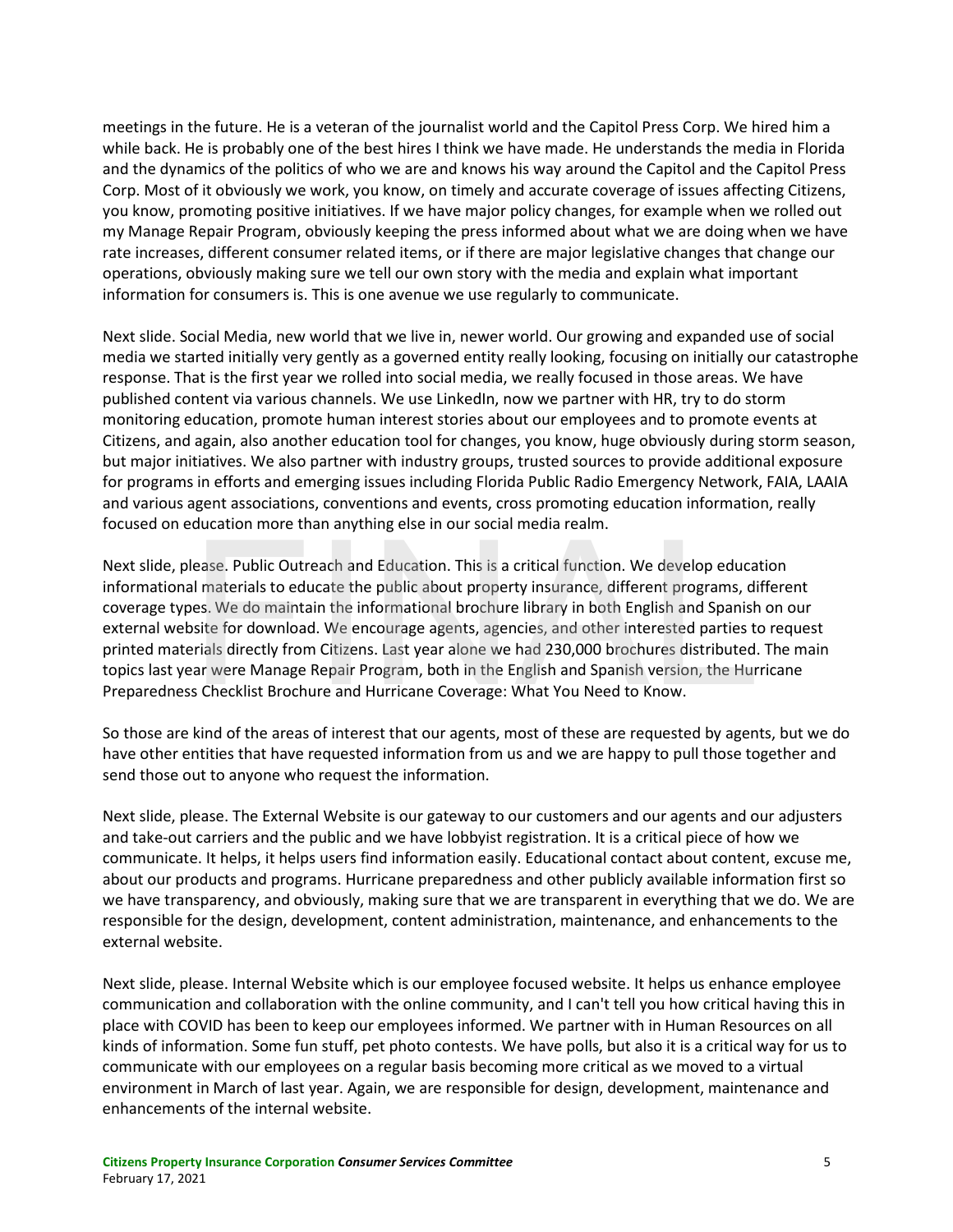Next slide, please. Corporate Communications. This team provides the company wide comprehensive strategic communications support for all the divisions at Citizens, including day-to-day and long-term campaign writing and editing of communications for all divisions. We have in-house graphic designers that provide corporate image and branding, our work in design for internal and external website brochures, representations, campaigns, and most recently larger usage of videography for communication needs, especially again with our virtual environment with our employees. We also do the internal website content creation and planning for the internal website. Original news, feature stories and Leaders Corner is a regular feature we have that changes out about every week and-a-half where we feature our leaders on different subjects, whether it's seasonal or about hurricanes or about how to be a great leader. Just really great, great contents from our leaders, both at the Senior Leadership Team and Executive Leadership level, and then of course the carousel banners and FAQs for employees.

Next slide, please. One of the areas that the CLEA team actually manages for Citizens is our Catastrophe Communications. Obviously provide stronger crisis communication, building closures, cat ops. It is intended for our employees, agents, policyholders and of course other stakeholders. The Cat Communication Team consist of members from across my division who are available 24 hours, seven days a week during hurricane season to suspend policy bindings, send notifications to perform other communications, duties when a tropical storm or hurricane is threatening to strike Florida. It is a critical function that goes unnoticed sometimes and it can be tiring when there is a storm in the box when you are watching every alert throughout the weekends and the evenings, and in the middle of the night even sometimes.

Next slide, please. Technical Education and Communications. This team is responsible for communicating to internal and external stakeholders, including agents, internal staff, policyholders and the public. Most of their communications are insurance related letters and e-mails to those customers, and they also manage the knowledge base which houses our FAQs online. lease. Technical Education and Communications. This team is responsible for commexternal stakeholders, including agents, internal staff, policyholders and the public<br>inications are insurance related letters and e-mails to

Next slide, please. Legislative and Cabinet Affairs, obviously the traditional role of that is obviously advocating for and educating our Legislators and Cabinet members here in Tallahassee. We do lead all our communications with them, and even in state and local levels of course. We work with our relationships with staff and support Citizens' mission and direction before them. A huge role is really education data. We work a ton on those type of things. A resource for our House and Senate staff. We are also responsible for working on the legislative priorities, helping with Bills and Amendments for corporate initiatives, analysis of Bills, et cetera, et cetera.

All of those, the traditional things that you would think of in this shop. One of the things we do I think a really great job with and Candace Bunker has really taken the lead on this for us over the last decade, is outside of the legislative session we conduct a huge outreach plan which includes hot topic webinars and office hours in member districts where we will advertise that we are going to be there, we come in and customers can get one-on-one policyholder service, whether it is about a claim or a depopulation or whatever the issue, and we partner with the Customer Care Team now in Jeremy's shop to make sure we have as much information. We are actually able to sit down with those customers, understand what is going on with their policy and provide them face-to-face service. Obviously with COVID we were not able to be in district offices, but I am hopeful that as we come out of this pandemic, we will be able to offer those in person touches again. There is really nothing to replace sitting across the table from a customer who is confused about a depopulation or frustrated about a claim and offering that one-on-one service. That is something we do on a regular basis outside of the legislative session. And I believe, unless there are any questions, Mr. Chairman, that concludes my update.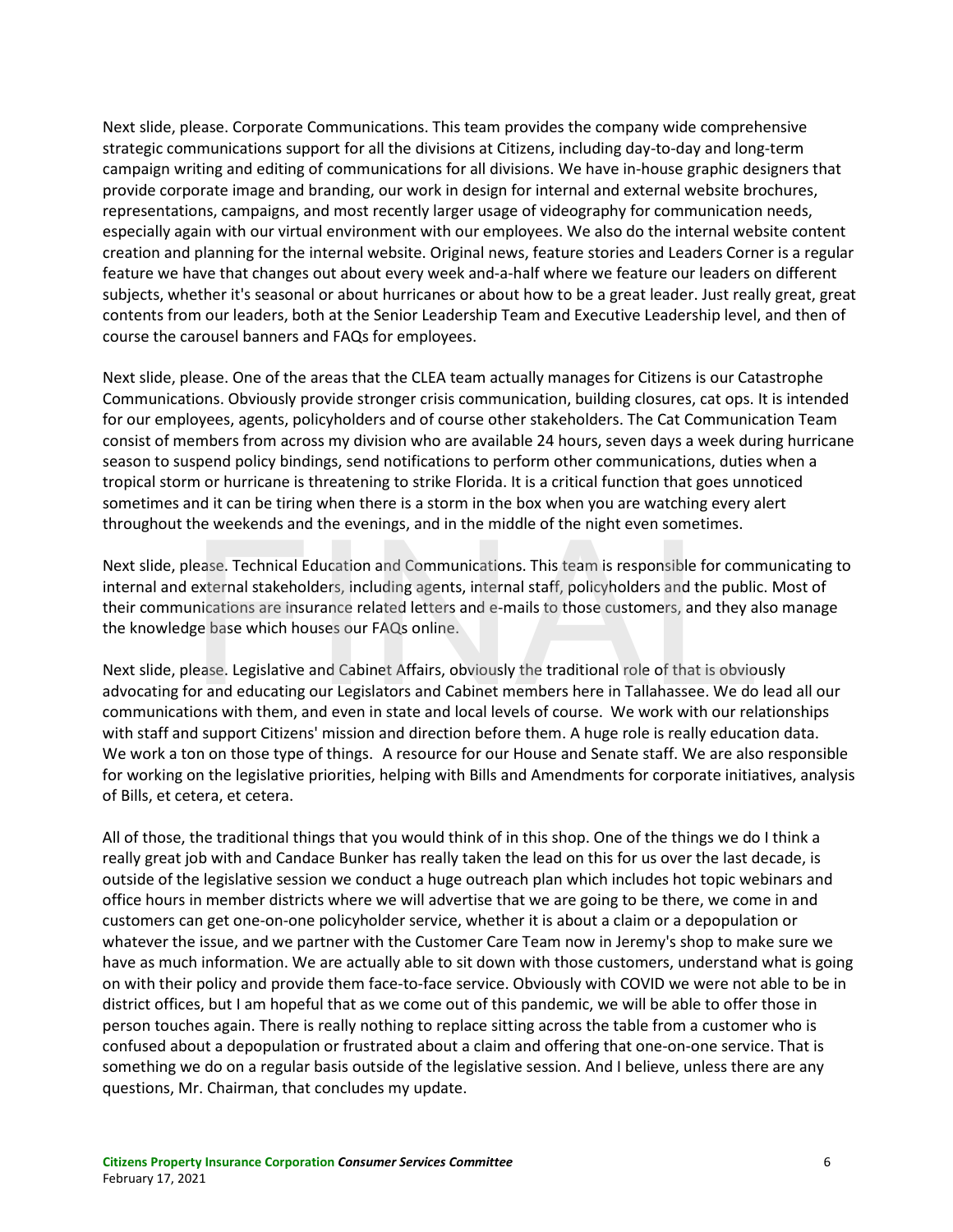**CHAIRMAN HENDERSON:** Excellent, thank you so much Christine. Any other questions? Okay, well, thank you both, great presentations.

**MR. POPE:** Chairman Henderson, something I would just add. I know today's content was more informative, but Christine and I have had some recent discussions on refreshing the Charter that we have for this committee and then providing it obviously to you and the committee members, one, for feedback, to ensure that we are focused on the right topics this committee would like to see. Then also obviously just from an informational purpose so everybody is aware of the various scopes that we are focused on I should say. I just wanted to kind of bring that piece up. We plan to do and bring that forward during the next committee meeting as well.

**CHAIRMAN HENDERSON:** I think that is a great idea. Was this committee originally just the Consumer Services and it combined into now, is it a new brand name now? Is it called the Consumer and Policy Services Committee, or is that just –

**MS. ASHBURN:** Jeremy's shop is the Consumer and Policy Services Division. This is still the Consumer Services Committee. Most of Jeremy's focus while in policy, obviously is consumer related and then we do a lot of consumer outreach in my division as well.

**CHAIRMAN HENDERSON:** Okay. All right, well, thank you both. And moving on to new business. Is there anyone that wants to bring any new business to this committee?

**GOVERNOR LOPEZ-CANTERA:** Chairman, I have a question for you that relates to the committee but falls probably more under your responsibilities on the full Board. And this is the only opportunity I can talk to you before the Board meeting obviously because of Sunshine law. Do you know what the latest is on the general counsel search? wants to bring any new business to this committee?<br> **LOPEZ-CANTERA:** Chairman, I have a question for you that relates to the committent in the full post of the full Board. And this is the only opportunity I coard meeting o

**CHAIRMAN HENDERSON:** I have not gotten a report lately. Barry is on the phone. Barry could probably give us some update on that. We did have a great call with like an initial call with the executive search firm, and it was just basically an initial call to kind of let them know what, you know, what the job description is, kind of get a feel for it. Get Lynn on the phone to explain Sunshine laws and, you know, the whole process, lay out the process. But Barry may have some updated information that I don't have.

**MR. GILWAY:** For the record, Barry Gilway. Thank you, Chairman Henderson. I don't have any specific data in terms of the numbers of, you know, submissions that we have yet. To your point exactly, I think you and I had excellent conversations with the search firm, you know, really laying out the requirements of the job and the capabilities that we are looking for. But as yet I do not have an update, Governor Lopez-Cantera, regarding the number of submissions that we have, you know, for the position so far. We have posted the position and we have the search actively underway, but we are not getting any regular updates in terms of the number of candidates that we are receiving.

**GOVERNOR LOPEZ-CANTERA:** If you don't mind me asking, what is the deadline for submission for the application?

**MR. GILWAY:** Currently there is no deadline for the submission of applications. It is an open search. So, you know, we really are open to submissions until we, we find an appropriate candidate that fits the criteria that, Governor Henderson and me establish, for the search firm. I can provide you, Governor Lopez-Cantera, I can get an update, a further update if you would like and we can communicate that at the Board meeting on March 2nd to give you a full update.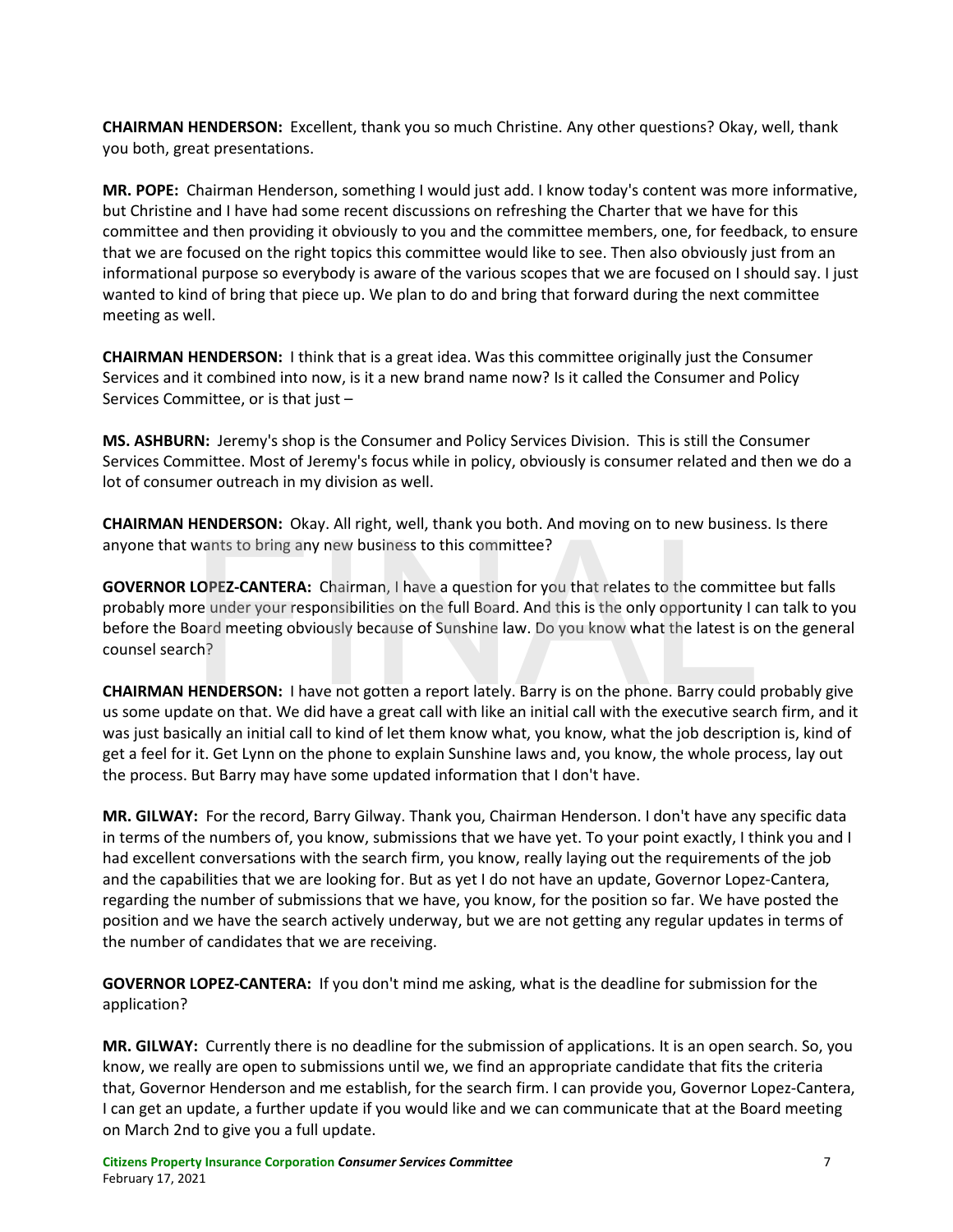**CHAIRMAN HENDERSON:** Barry, I think that would be a good idea, yes. I think everybody, I think there is going to be every one of the Governors are probably going to be asking the same, having the same concerns. I think we definitely need an update before the March meeting. Barry, if you feel like we need to get back on the, Zoom with the search firm, by all means we can set that up, also.

**MR. GILWAY:** I will make sure we get an update and get status and then I can get back to you, Governor Henderson, and then we will determine where we need an update or whether just an update at the Board meeting would be appropriate. I will get you advice on that.

**GOVERNOR LOPEZ-CANTERA:** Barry, does the Board need to approve the general counsel position?

**MR. GILWAY:** Yes.

**GOVERNOR LOPEZ-CANTERA:** I believe or does?

**MR. GILWAY:** Yes, sir, it does. The general counsel serves at the pleasure of the Board. The Board would, and the process that, that Governor Henderson and I worked out, you know, really includes the opportunity for interviews once a number of qualified candidates have been identified.

**GOVERNOR LOPEZ-CANTERA:** Well, just something to think about, Chairman Henderson, from a Board perspective, at least from this Board member, having somebody in the position or at least being considered for the position by hurricane season would probably be a good thing. And since the Chair of the Board Beruff has requested that the June Board meeting be pushed to July, the second quarter Board meeting we will already be in hurricane season. So to whatever extent we can really do some work on this in the March meeting or maybe a special meeting in the interim between the first and second meeting to get this in place, get somebody in this position so that we are not operating in an intern status, and if the person is coming from another state or another agency, they would have the opportunity to have a little bit of learning curve time before hurricane season starts, and then before we would get into the real meat and potatoes of the hurricane season which usually happens in Florida late during the summer and into the pre-fall. **LOPEZ-CANTERA:** Well, just something to think about, Chairman Henderson, from<br>at least from this Board member, having somebody in the position or at least bein<br>ion by hurricane season would probably be a good thing. And s

**MR. GILWAY:** Yes, Governor Lopez-Cantera, let me suggest I can get an update and then we can get something out to Board members, prior to the March 3rd, Board meeting to get you completely updated in terms of the status.

**CHAIRMAN HENDERSON:** Barry, it may be good to have a meeting of the Ad Hoc Committee which Governor Holton actually Chairs. I am just the liaison between that committee and the Board in this process. I think that would probably be a good idea. I totally agree with you, Governor Lopez-Cantera, we need to get on this and we need to get it sooner than later. The thing we don't want to happen is to hire the wrong person and be a disaster, especially during hurricane season. At least the interim, our interim counsel is experienced within the organization. So that is a good thing. We are lucky to have that. However, we are trying to get on this. I have not seen the first application, and so it is, I think it is a good time to get an update. I look forward to it.

**MR. GILWAY:** To your point, Governor Henderson, the interim counsel that we have is Belinda Miller, 17 years' worth of time within the Office of Insurance Regulation and an extremely qualified individual. We are very, very fortunate to have her in place with her background and capabilities.

**CHAIRMAN HENDERSON:** Okay. Is Violet on? Violet, are you on the call right now?